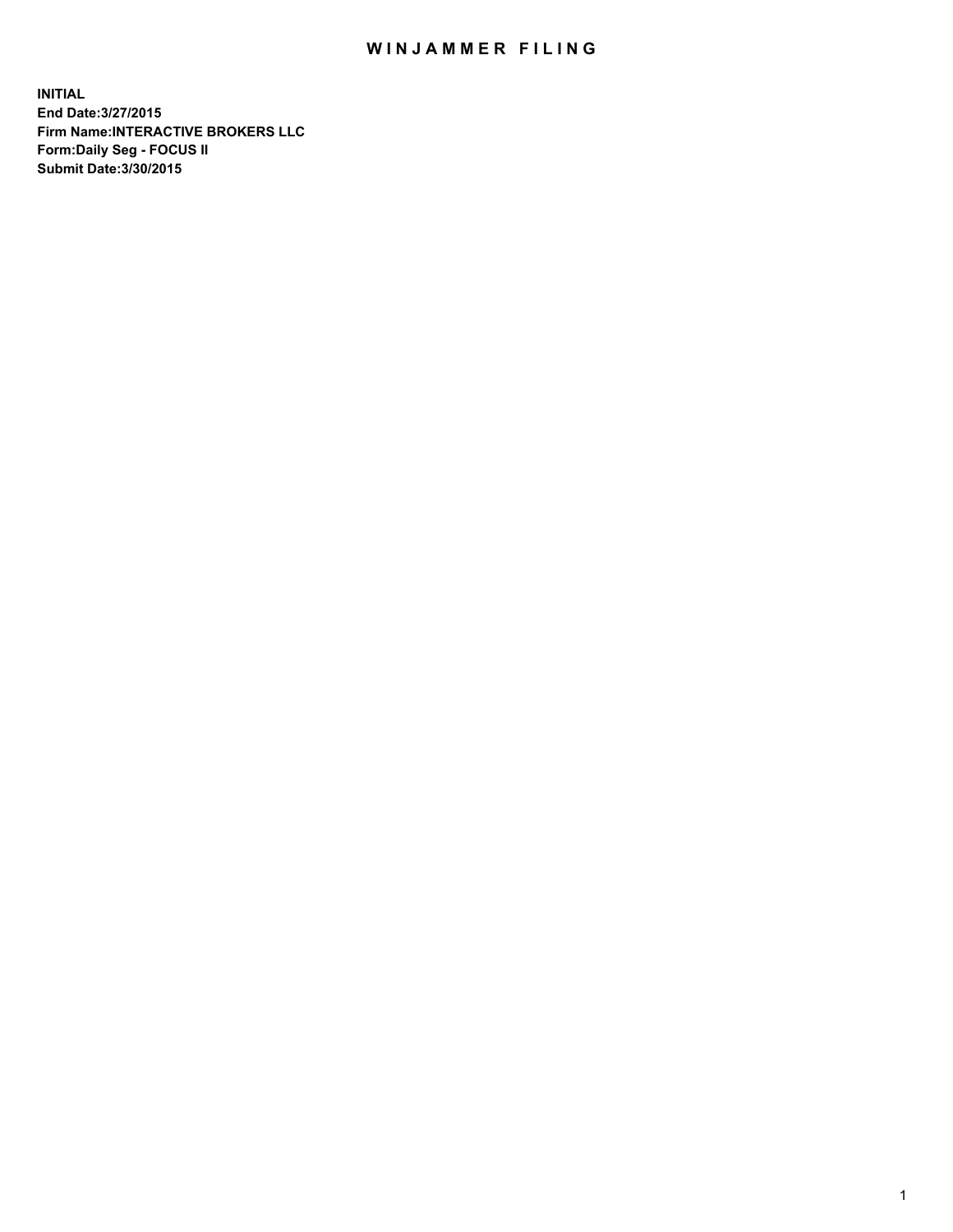## **INITIAL End Date:3/27/2015 Firm Name:INTERACTIVE BROKERS LLC Form:Daily Seg - FOCUS II Submit Date:3/30/2015 Daily Segregation - Cover Page**

| Name of Company                                                                   | <b>INTERACTIVE BROKERS LLC</b> |
|-----------------------------------------------------------------------------------|--------------------------------|
| <b>Contact Name</b>                                                               | <b>Michael Ellman</b>          |
| <b>Contact Phone Number</b>                                                       | 203-422-8926                   |
| <b>Contact Email Address</b>                                                      | mellman@interactivebrokers.co  |
|                                                                                   | $\underline{\mathbf{m}}$       |
|                                                                                   |                                |
| FCM's Customer Segregated Funds Residual Interest Target (choose one):            |                                |
| a. Minimum dollar amount: ; or                                                    | <u>0</u>                       |
| b. Minimum percentage of customer segregated funds required:% ; or                | 0                              |
| c. Dollar amount range between: and; or                                           | <u>155,000,000 245,000,000</u> |
| d. Percentage range of customer segregated funds required between:% and%.         | 00                             |
| FCM's Customer Secured Amount Funds Residual Interest Target (choose one):        |                                |
| a. Minimum dollar amount: ; or                                                    | <u>0</u>                       |
| b. Minimum percentage of customer secured funds required:% ; or                   | 0                              |
| c. Dollar amount range between: and; or                                           | 80,000,000 120,000,000         |
| d. Percentage range of customer secured funds required between:% and%.            | 0 <sub>0</sub>                 |
|                                                                                   |                                |
| FCM's Cleared Swaps Customer Collateral Residual Interest Target (choose one):    |                                |
| a. Minimum dollar amount: ; or                                                    | $\overline{\mathbf{0}}$        |
| b. Minimum percentage of cleared swaps customer collateral required:% ; or        | $\overline{\mathbf{0}}$        |
| c. Dollar amount range between: and; or                                           | 0 <sub>0</sub>                 |
| d. Percentage range of cleared swaps customer collateral required between:% and%. | 0 <sub>0</sub>                 |
|                                                                                   |                                |
| Current ANC:on                                                                    | 2,517,642,834 27-MAR-2015      |
| <b>Broker Dealer Minimum</b>                                                      | 263,554,059                    |
| Debit/Deficit - CustomersCurrent AmountGross Amount                               |                                |
| Domestic Debit/Deficit                                                            | 2,689,944                      |
| Foreign Debit/Deficit                                                             | 4,623,656 0                    |
| Debit/Deficit - Non CustomersCurrent AmountGross Amount                           |                                |
| Domestic Debit/Deficit                                                            | 0 <sub>0</sub>                 |
| Foreign Debit/Deficit                                                             | 0 <sub>0</sub>                 |
| Proprietary Profit/Loss                                                           |                                |
| Domestic Profit/Loss                                                              | <u>0</u>                       |
| Foreign Profit/Loss                                                               | $\underline{\mathbf{0}}$       |
| Proprietary Open Trade Equity                                                     |                                |
| Domestic OTE                                                                      | <u>0</u>                       |
| Foreign OTE                                                                       | <u>0</u>                       |
| <b>SPAN</b>                                                                       |                                |
| <b>Customer SPAN Calculation</b>                                                  | 1,232,854,875                  |
| Non-Customer SPAN Calcualation                                                    | 19,907,089                     |
| <b>Proprietary Capital Charges</b>                                                | <u>0</u>                       |
| Minimum Dollar Amount Requirement                                                 | 20,000,000 [7465]              |
| Other NFA Dollar Amount Requirement                                               | 22,025,724 [7475]              |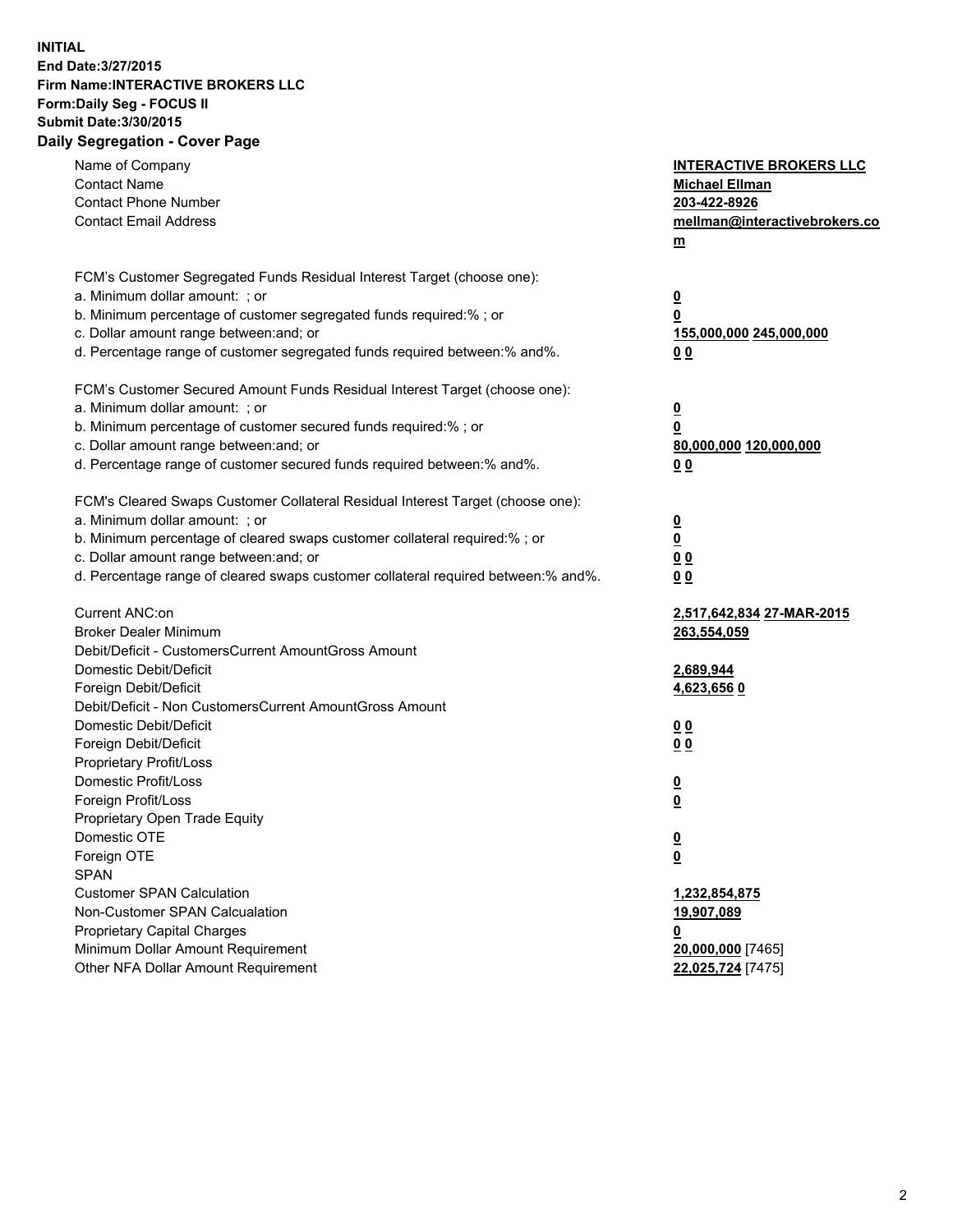## **INITIAL End Date:3/27/2015 Firm Name:INTERACTIVE BROKERS LLC Form:Daily Seg - FOCUS II Submit Date:3/30/2015 Daily Segregation - Secured Amounts**

| any ovgrogation oooaroa Amoante                                                           |                                                                                                                                                                                                                                                                                                                                                                                                                                                                                                                                                                                                                                                                                                                                                                                                                                                                                                                                                                                                                                                                                                                                                                                                                                                                                                                                                                                                                                                                                                                                                                                                                                                                                                                                                                                                                                                                                                                                                                                                                               |
|-------------------------------------------------------------------------------------------|-------------------------------------------------------------------------------------------------------------------------------------------------------------------------------------------------------------------------------------------------------------------------------------------------------------------------------------------------------------------------------------------------------------------------------------------------------------------------------------------------------------------------------------------------------------------------------------------------------------------------------------------------------------------------------------------------------------------------------------------------------------------------------------------------------------------------------------------------------------------------------------------------------------------------------------------------------------------------------------------------------------------------------------------------------------------------------------------------------------------------------------------------------------------------------------------------------------------------------------------------------------------------------------------------------------------------------------------------------------------------------------------------------------------------------------------------------------------------------------------------------------------------------------------------------------------------------------------------------------------------------------------------------------------------------------------------------------------------------------------------------------------------------------------------------------------------------------------------------------------------------------------------------------------------------------------------------------------------------------------------------------------------------|
| Foreign Futures and Foreign Options Secured Amounts                                       |                                                                                                                                                                                                                                                                                                                                                                                                                                                                                                                                                                                                                                                                                                                                                                                                                                                                                                                                                                                                                                                                                                                                                                                                                                                                                                                                                                                                                                                                                                                                                                                                                                                                                                                                                                                                                                                                                                                                                                                                                               |
| Amount required to be set aside pursuant to law, rule or regulation of a foreign          | $0$ [7305]                                                                                                                                                                                                                                                                                                                                                                                                                                                                                                                                                                                                                                                                                                                                                                                                                                                                                                                                                                                                                                                                                                                                                                                                                                                                                                                                                                                                                                                                                                                                                                                                                                                                                                                                                                                                                                                                                                                                                                                                                    |
| government or a rule of a self-regulatory organization authorized thereunder              |                                                                                                                                                                                                                                                                                                                                                                                                                                                                                                                                                                                                                                                                                                                                                                                                                                                                                                                                                                                                                                                                                                                                                                                                                                                                                                                                                                                                                                                                                                                                                                                                                                                                                                                                                                                                                                                                                                                                                                                                                               |
| Net ledger balance - Foreign Futures and Foreign Option Trading - All Customers           |                                                                                                                                                                                                                                                                                                                                                                                                                                                                                                                                                                                                                                                                                                                                                                                                                                                                                                                                                                                                                                                                                                                                                                                                                                                                                                                                                                                                                                                                                                                                                                                                                                                                                                                                                                                                                                                                                                                                                                                                                               |
| A. Cash                                                                                   | 422,980,092 [7315]                                                                                                                                                                                                                                                                                                                                                                                                                                                                                                                                                                                                                                                                                                                                                                                                                                                                                                                                                                                                                                                                                                                                                                                                                                                                                                                                                                                                                                                                                                                                                                                                                                                                                                                                                                                                                                                                                                                                                                                                            |
| B. Securities (at market)                                                                 | $0$ [7317]                                                                                                                                                                                                                                                                                                                                                                                                                                                                                                                                                                                                                                                                                                                                                                                                                                                                                                                                                                                                                                                                                                                                                                                                                                                                                                                                                                                                                                                                                                                                                                                                                                                                                                                                                                                                                                                                                                                                                                                                                    |
| Net unrealized profit (loss) in open futures contracts traded on a foreign board of trade | 5,609,460 [7325]                                                                                                                                                                                                                                                                                                                                                                                                                                                                                                                                                                                                                                                                                                                                                                                                                                                                                                                                                                                                                                                                                                                                                                                                                                                                                                                                                                                                                                                                                                                                                                                                                                                                                                                                                                                                                                                                                                                                                                                                              |
| Exchange traded options                                                                   |                                                                                                                                                                                                                                                                                                                                                                                                                                                                                                                                                                                                                                                                                                                                                                                                                                                                                                                                                                                                                                                                                                                                                                                                                                                                                                                                                                                                                                                                                                                                                                                                                                                                                                                                                                                                                                                                                                                                                                                                                               |
|                                                                                           | 331,056 [7335]                                                                                                                                                                                                                                                                                                                                                                                                                                                                                                                                                                                                                                                                                                                                                                                                                                                                                                                                                                                                                                                                                                                                                                                                                                                                                                                                                                                                                                                                                                                                                                                                                                                                                                                                                                                                                                                                                                                                                                                                                |
|                                                                                           | -155,716 [7337]                                                                                                                                                                                                                                                                                                                                                                                                                                                                                                                                                                                                                                                                                                                                                                                                                                                                                                                                                                                                                                                                                                                                                                                                                                                                                                                                                                                                                                                                                                                                                                                                                                                                                                                                                                                                                                                                                                                                                                                                               |
|                                                                                           | 428,764,892 [7345]                                                                                                                                                                                                                                                                                                                                                                                                                                                                                                                                                                                                                                                                                                                                                                                                                                                                                                                                                                                                                                                                                                                                                                                                                                                                                                                                                                                                                                                                                                                                                                                                                                                                                                                                                                                                                                                                                                                                                                                                            |
|                                                                                           | 4,623,656 [7351]                                                                                                                                                                                                                                                                                                                                                                                                                                                                                                                                                                                                                                                                                                                                                                                                                                                                                                                                                                                                                                                                                                                                                                                                                                                                                                                                                                                                                                                                                                                                                                                                                                                                                                                                                                                                                                                                                                                                                                                                              |
|                                                                                           | 0 [7352] 4,623,656 [7354]                                                                                                                                                                                                                                                                                                                                                                                                                                                                                                                                                                                                                                                                                                                                                                                                                                                                                                                                                                                                                                                                                                                                                                                                                                                                                                                                                                                                                                                                                                                                                                                                                                                                                                                                                                                                                                                                                                                                                                                                     |
|                                                                                           | 433,388,548 [7355]                                                                                                                                                                                                                                                                                                                                                                                                                                                                                                                                                                                                                                                                                                                                                                                                                                                                                                                                                                                                                                                                                                                                                                                                                                                                                                                                                                                                                                                                                                                                                                                                                                                                                                                                                                                                                                                                                                                                                                                                            |
|                                                                                           |                                                                                                                                                                                                                                                                                                                                                                                                                                                                                                                                                                                                                                                                                                                                                                                                                                                                                                                                                                                                                                                                                                                                                                                                                                                                                                                                                                                                                                                                                                                                                                                                                                                                                                                                                                                                                                                                                                                                                                                                                               |
|                                                                                           | 433,388,548 [7360]                                                                                                                                                                                                                                                                                                                                                                                                                                                                                                                                                                                                                                                                                                                                                                                                                                                                                                                                                                                                                                                                                                                                                                                                                                                                                                                                                                                                                                                                                                                                                                                                                                                                                                                                                                                                                                                                                                                                                                                                            |
| 6.                                                                                        |                                                                                                                                                                                                                                                                                                                                                                                                                                                                                                                                                                                                                                                                                                                                                                                                                                                                                                                                                                                                                                                                                                                                                                                                                                                                                                                                                                                                                                                                                                                                                                                                                                                                                                                                                                                                                                                                                                                                                                                                                               |
|                                                                                           |                                                                                                                                                                                                                                                                                                                                                                                                                                                                                                                                                                                                                                                                                                                                                                                                                                                                                                                                                                                                                                                                                                                                                                                                                                                                                                                                                                                                                                                                                                                                                                                                                                                                                                                                                                                                                                                                                                                                                                                                                               |
|                                                                                           |                                                                                                                                                                                                                                                                                                                                                                                                                                                                                                                                                                                                                                                                                                                                                                                                                                                                                                                                                                                                                                                                                                                                                                                                                                                                                                                                                                                                                                                                                                                                                                                                                                                                                                                                                                                                                                                                                                                                                                                                                               |
|                                                                                           | 14,548,771 [7500]                                                                                                                                                                                                                                                                                                                                                                                                                                                                                                                                                                                                                                                                                                                                                                                                                                                                                                                                                                                                                                                                                                                                                                                                                                                                                                                                                                                                                                                                                                                                                                                                                                                                                                                                                                                                                                                                                                                                                                                                             |
|                                                                                           | 0 [7520] 14,548,771 [7530]                                                                                                                                                                                                                                                                                                                                                                                                                                                                                                                                                                                                                                                                                                                                                                                                                                                                                                                                                                                                                                                                                                                                                                                                                                                                                                                                                                                                                                                                                                                                                                                                                                                                                                                                                                                                                                                                                                                                                                                                    |
|                                                                                           |                                                                                                                                                                                                                                                                                                                                                                                                                                                                                                                                                                                                                                                                                                                                                                                                                                                                                                                                                                                                                                                                                                                                                                                                                                                                                                                                                                                                                                                                                                                                                                                                                                                                                                                                                                                                                                                                                                                                                                                                                               |
|                                                                                           | 363,684,204 [7540]                                                                                                                                                                                                                                                                                                                                                                                                                                                                                                                                                                                                                                                                                                                                                                                                                                                                                                                                                                                                                                                                                                                                                                                                                                                                                                                                                                                                                                                                                                                                                                                                                                                                                                                                                                                                                                                                                                                                                                                                            |
|                                                                                           | 0 [7560] 363,684,204 [7570]                                                                                                                                                                                                                                                                                                                                                                                                                                                                                                                                                                                                                                                                                                                                                                                                                                                                                                                                                                                                                                                                                                                                                                                                                                                                                                                                                                                                                                                                                                                                                                                                                                                                                                                                                                                                                                                                                                                                                                                                   |
|                                                                                           |                                                                                                                                                                                                                                                                                                                                                                                                                                                                                                                                                                                                                                                                                                                                                                                                                                                                                                                                                                                                                                                                                                                                                                                                                                                                                                                                                                                                                                                                                                                                                                                                                                                                                                                                                                                                                                                                                                                                                                                                                               |
|                                                                                           | $0$ [7580]                                                                                                                                                                                                                                                                                                                                                                                                                                                                                                                                                                                                                                                                                                                                                                                                                                                                                                                                                                                                                                                                                                                                                                                                                                                                                                                                                                                                                                                                                                                                                                                                                                                                                                                                                                                                                                                                                                                                                                                                                    |
|                                                                                           | $0$ [7590]                                                                                                                                                                                                                                                                                                                                                                                                                                                                                                                                                                                                                                                                                                                                                                                                                                                                                                                                                                                                                                                                                                                                                                                                                                                                                                                                                                                                                                                                                                                                                                                                                                                                                                                                                                                                                                                                                                                                                                                                                    |
|                                                                                           | $0$ [7600]                                                                                                                                                                                                                                                                                                                                                                                                                                                                                                                                                                                                                                                                                                                                                                                                                                                                                                                                                                                                                                                                                                                                                                                                                                                                                                                                                                                                                                                                                                                                                                                                                                                                                                                                                                                                                                                                                                                                                                                                                    |
|                                                                                           | $0$ [7610]                                                                                                                                                                                                                                                                                                                                                                                                                                                                                                                                                                                                                                                                                                                                                                                                                                                                                                                                                                                                                                                                                                                                                                                                                                                                                                                                                                                                                                                                                                                                                                                                                                                                                                                                                                                                                                                                                                                                                                                                                    |
|                                                                                           | 0 [7615] 0 [7620]                                                                                                                                                                                                                                                                                                                                                                                                                                                                                                                                                                                                                                                                                                                                                                                                                                                                                                                                                                                                                                                                                                                                                                                                                                                                                                                                                                                                                                                                                                                                                                                                                                                                                                                                                                                                                                                                                                                                                                                                             |
|                                                                                           |                                                                                                                                                                                                                                                                                                                                                                                                                                                                                                                                                                                                                                                                                                                                                                                                                                                                                                                                                                                                                                                                                                                                                                                                                                                                                                                                                                                                                                                                                                                                                                                                                                                                                                                                                                                                                                                                                                                                                                                                                               |
|                                                                                           | $0$ [7640]                                                                                                                                                                                                                                                                                                                                                                                                                                                                                                                                                                                                                                                                                                                                                                                                                                                                                                                                                                                                                                                                                                                                                                                                                                                                                                                                                                                                                                                                                                                                                                                                                                                                                                                                                                                                                                                                                                                                                                                                                    |
|                                                                                           | $0$ [7650]                                                                                                                                                                                                                                                                                                                                                                                                                                                                                                                                                                                                                                                                                                                                                                                                                                                                                                                                                                                                                                                                                                                                                                                                                                                                                                                                                                                                                                                                                                                                                                                                                                                                                                                                                                                                                                                                                                                                                                                                                    |
|                                                                                           | $0$ [7660]                                                                                                                                                                                                                                                                                                                                                                                                                                                                                                                                                                                                                                                                                                                                                                                                                                                                                                                                                                                                                                                                                                                                                                                                                                                                                                                                                                                                                                                                                                                                                                                                                                                                                                                                                                                                                                                                                                                                                                                                                    |
|                                                                                           | $0$ [7670]                                                                                                                                                                                                                                                                                                                                                                                                                                                                                                                                                                                                                                                                                                                                                                                                                                                                                                                                                                                                                                                                                                                                                                                                                                                                                                                                                                                                                                                                                                                                                                                                                                                                                                                                                                                                                                                                                                                                                                                                                    |
|                                                                                           | 0 [7675] 0 [7680]                                                                                                                                                                                                                                                                                                                                                                                                                                                                                                                                                                                                                                                                                                                                                                                                                                                                                                                                                                                                                                                                                                                                                                                                                                                                                                                                                                                                                                                                                                                                                                                                                                                                                                                                                                                                                                                                                                                                                                                                             |
|                                                                                           |                                                                                                                                                                                                                                                                                                                                                                                                                                                                                                                                                                                                                                                                                                                                                                                                                                                                                                                                                                                                                                                                                                                                                                                                                                                                                                                                                                                                                                                                                                                                                                                                                                                                                                                                                                                                                                                                                                                                                                                                                               |
|                                                                                           | 160,138,422 [7700]                                                                                                                                                                                                                                                                                                                                                                                                                                                                                                                                                                                                                                                                                                                                                                                                                                                                                                                                                                                                                                                                                                                                                                                                                                                                                                                                                                                                                                                                                                                                                                                                                                                                                                                                                                                                                                                                                                                                                                                                            |
|                                                                                           | $0$ [7710]                                                                                                                                                                                                                                                                                                                                                                                                                                                                                                                                                                                                                                                                                                                                                                                                                                                                                                                                                                                                                                                                                                                                                                                                                                                                                                                                                                                                                                                                                                                                                                                                                                                                                                                                                                                                                                                                                                                                                                                                                    |
|                                                                                           | -3,309,895 [7720]                                                                                                                                                                                                                                                                                                                                                                                                                                                                                                                                                                                                                                                                                                                                                                                                                                                                                                                                                                                                                                                                                                                                                                                                                                                                                                                                                                                                                                                                                                                                                                                                                                                                                                                                                                                                                                                                                                                                                                                                             |
|                                                                                           | 331,076 [7730]                                                                                                                                                                                                                                                                                                                                                                                                                                                                                                                                                                                                                                                                                                                                                                                                                                                                                                                                                                                                                                                                                                                                                                                                                                                                                                                                                                                                                                                                                                                                                                                                                                                                                                                                                                                                                                                                                                                                                                                                                |
|                                                                                           | -155,722 [7735] 157,003,881 [7740]                                                                                                                                                                                                                                                                                                                                                                                                                                                                                                                                                                                                                                                                                                                                                                                                                                                                                                                                                                                                                                                                                                                                                                                                                                                                                                                                                                                                                                                                                                                                                                                                                                                                                                                                                                                                                                                                                                                                                                                            |
|                                                                                           | 0 [7760]                                                                                                                                                                                                                                                                                                                                                                                                                                                                                                                                                                                                                                                                                                                                                                                                                                                                                                                                                                                                                                                                                                                                                                                                                                                                                                                                                                                                                                                                                                                                                                                                                                                                                                                                                                                                                                                                                                                                                                                                                      |
|                                                                                           | $0$ [7765]                                                                                                                                                                                                                                                                                                                                                                                                                                                                                                                                                                                                                                                                                                                                                                                                                                                                                                                                                                                                                                                                                                                                                                                                                                                                                                                                                                                                                                                                                                                                                                                                                                                                                                                                                                                                                                                                                                                                                                                                                    |
|                                                                                           | 535,236,856 [7770]                                                                                                                                                                                                                                                                                                                                                                                                                                                                                                                                                                                                                                                                                                                                                                                                                                                                                                                                                                                                                                                                                                                                                                                                                                                                                                                                                                                                                                                                                                                                                                                                                                                                                                                                                                                                                                                                                                                                                                                                            |
| Page 1 from Line 8)                                                                       | 101,848,308 [7380]                                                                                                                                                                                                                                                                                                                                                                                                                                                                                                                                                                                                                                                                                                                                                                                                                                                                                                                                                                                                                                                                                                                                                                                                                                                                                                                                                                                                                                                                                                                                                                                                                                                                                                                                                                                                                                                                                                                                                                                                            |
|                                                                                           | 80,000,000 [7780]                                                                                                                                                                                                                                                                                                                                                                                                                                                                                                                                                                                                                                                                                                                                                                                                                                                                                                                                                                                                                                                                                                                                                                                                                                                                                                                                                                                                                                                                                                                                                                                                                                                                                                                                                                                                                                                                                                                                                                                                             |
|                                                                                           | 21,848,308 [7785]                                                                                                                                                                                                                                                                                                                                                                                                                                                                                                                                                                                                                                                                                                                                                                                                                                                                                                                                                                                                                                                                                                                                                                                                                                                                                                                                                                                                                                                                                                                                                                                                                                                                                                                                                                                                                                                                                                                                                                                                             |
|                                                                                           | a. Market value of open option contracts purchased on a foreign board of trade<br>b. Market value of open contracts granted (sold) on a foreign board of trade<br>Net equity (deficit) (add lines 1.2. and 3.)<br>Account liquidating to a deficit and account with a debit balances - gross amount<br>Less: amount offset by customer owned securities<br>Amount required to be set aside as the secured amount - Net Liquidating Equity<br>Method (add lines 4 and 5)<br>Greater of amount required to be set aside pursuant to foreign jurisdiction (above) or line<br>FUNDS DEPOSITED IN SEPARATE REGULATION 30.7 ACCOUNTS<br>Cash in banks<br>A. Banks located in the United States<br>B. Other banks qualified under Regulation 30.7<br>Securities<br>A. In safekeeping with banks located in the United States<br>B. In safekeeping with other banks qualified under Regulation 30.7<br>Equities with registered futures commission merchants<br>A. Cash<br><b>B.</b> Securities<br>C. Unrealized gain (loss) on open futures contracts<br>D. Value of long option contracts<br>E. Value of short option contracts<br>Amounts held by clearing organizations of foreign boards of trade<br>A. Cash<br><b>B.</b> Securities<br>C. Amount due to (from) clearing organization - daily variation<br>D. Value of long option contracts<br>E. Value of short option contracts<br>Amounts held by members of foreign boards of trade<br>A. Cash<br><b>B.</b> Securities<br>C. Unrealized gain (loss) on open futures contracts<br>D. Value of long option contracts<br>E. Value of short option contracts<br>Amounts with other depositories designated by a foreign board of trade<br>Segregated funds on hand<br>Total funds in separate section 30.7 accounts<br>Excess (deficiency) Set Aside for Secured Amount (subtract line 7 Secured Statement<br>Management Target Amount for Excess funds in separate section 30.7 accounts<br>Excess (deficiency) funds in separate 30.7 accounts over (under) Management Target |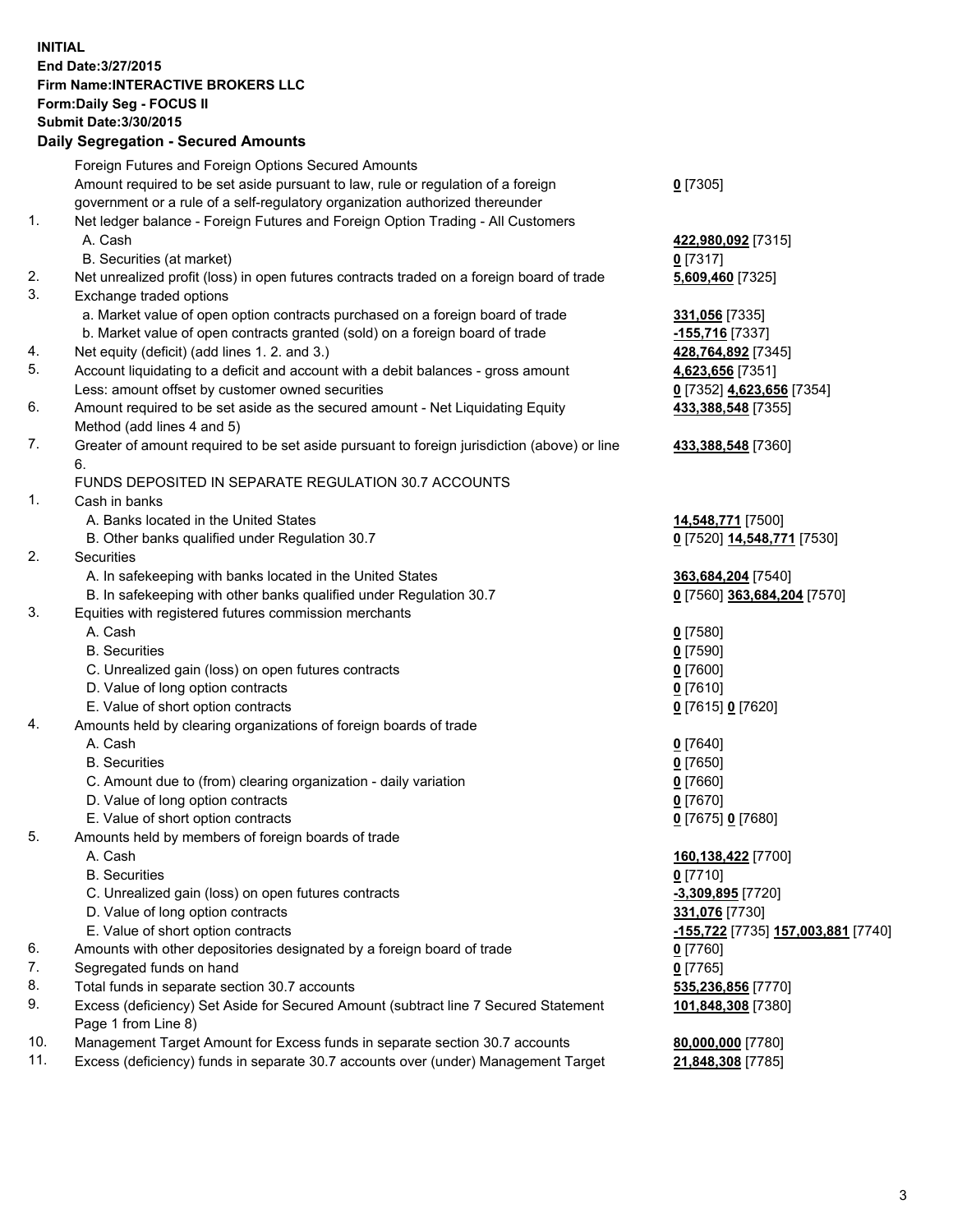**INITIAL End Date:3/27/2015 Firm Name:INTERACTIVE BROKERS LLC Form:Daily Seg - FOCUS II Submit Date:3/30/2015 Daily Segregation - Segregation Statement** SEGREGATION REQUIREMENTS(Section 4d(2) of the CEAct) 1. Net ledger balance A. Cash **2,561,093,950** [7010] B. Securities (at market) **0** [7020] 2. Net unrealized profit (loss) in open futures contracts traded on a contract market **-41,686,621** [7030] 3. Exchange traded options A. Add market value of open option contracts purchased on a contract market **114,986,841** [7032] B. Deduct market value of open option contracts granted (sold) on a contract market **-188,800,416** [7033] 4. Net equity (deficit) (add lines 1, 2 and 3) **2,445,593,754** [7040] 5. Accounts liquidating to a deficit and accounts with debit balances - gross amount **2,689,944** [7045] Less: amount offset by customer securities **0** [7047] **2,689,944** [7050] 6. Amount required to be segregated (add lines 4 and 5) **2,448,283,698** [7060] FUNDS IN SEGREGATED ACCOUNTS 7. Deposited in segregated funds bank accounts A. Cash **264,427,043** [7070] B. Securities representing investments of customers' funds (at market) **1,469,604,971** [7080] C. Securities held for particular customers or option customers in lieu of cash (at market) **0** [7090] 8. Margins on deposit with derivatives clearing organizations of contract markets A. Cash **14,435,465** [7100] B. Securities representing investments of customers' funds (at market) **109,278,298** [7110] C. Securities held for particular customers or option customers in lieu of cash (at market) **0** [7120] 9. Net settlement from (to) derivatives clearing organizations of contract markets **1,548,507** [7130] 10. Exchange traded options A. Value of open long option contracts **3,019,102** [7132] B. Value of open short option contracts **-8,301,173** [7133] 11. Net equities with other FCMs A. Net liquidating equity **-73,565,756** [7140] B. Securities representing investments of customers' funds (at market) **878,156,250** [7160] C. Securities held for particular customers or option customers in lieu of cash (at market) **0** [7170] 12. Segregated funds on hand **0** [7150] 13. Total amount in segregation (add lines 7 through 12) **2,658,602,707** [7180] 14. Excess (deficiency) funds in segregation (subtract line 6 from line 13) **210,319,009** [7190] 15. Management Target Amount for Excess funds in segregation **155,000,000** [7194]

16. Excess (deficiency) funds in segregation over (under) Management Target Amount Excess

**55,319,009** [7198]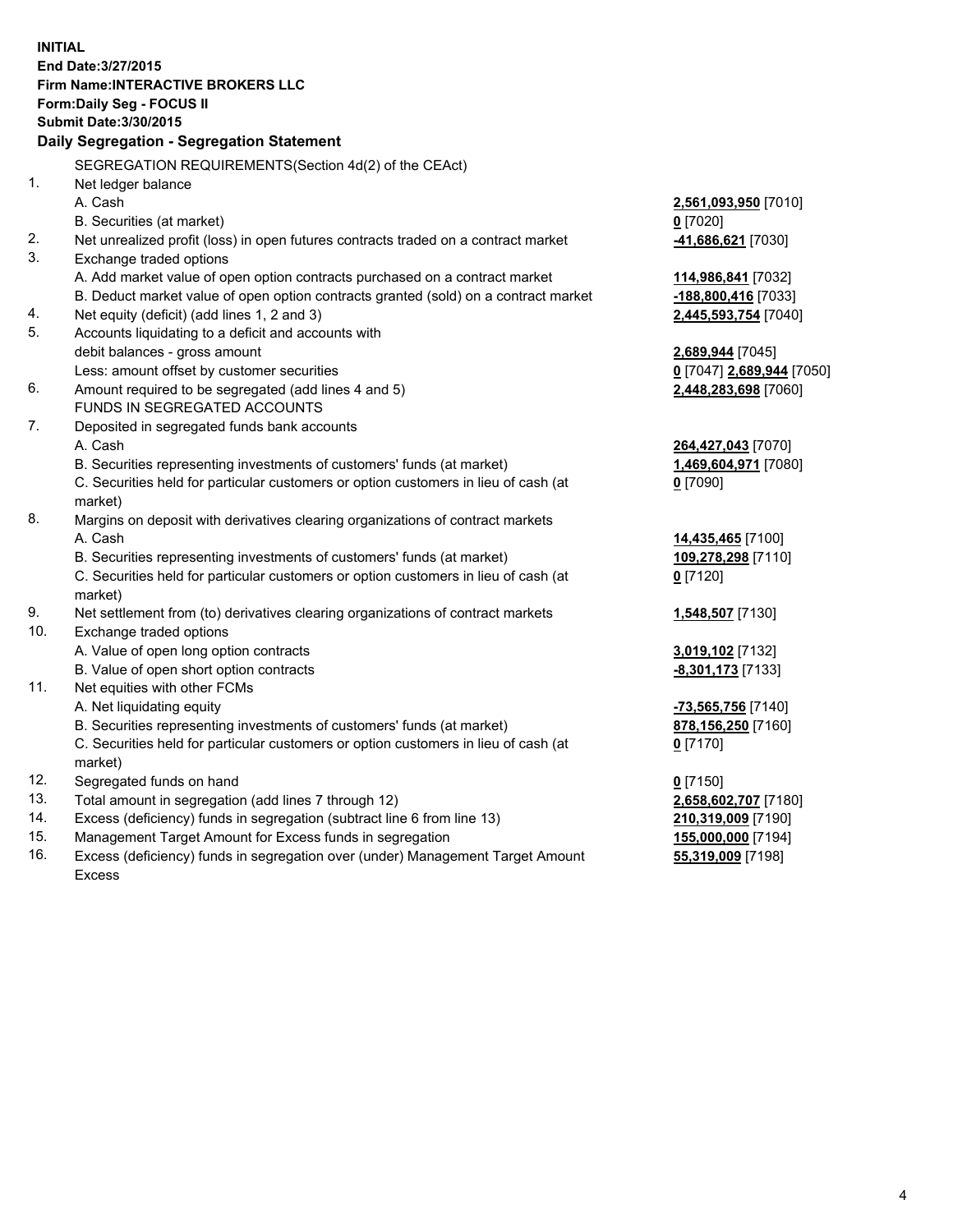## **INITIAL End Date:3/27/2015 Firm Name:INTERACTIVE BROKERS LLC Form:Daily Seg - FOCUS II Submit Date:3/30/2015 Daily Segregation - Supplemental**

| $\blacksquare$               | Total gross margin deficiencies - Segregated Funds Origin                              | 229,872 [9100] |
|------------------------------|----------------------------------------------------------------------------------------|----------------|
| $\blacksquare$               | Total gross margin deficiencies - Secured Funds Origin                                 | 2,434 [9101]   |
| $\blacksquare$               | Total gross margin deficiencies - Cleared Swaps Customer Collateral Funds Origin       | $0$ [9102]     |
| $\blacksquare$               | Total gross margin deficiencies - Noncustomer and Proprietary Accounts Origin          | $0$ [9103]     |
| $\blacksquare$               | Total number of accounts contributing to total gross margin deficiencies - Segregated  | 4 [9104]       |
|                              | Funds Origin                                                                           |                |
| $\blacksquare$               | Total number of accounts contributing to total gross margin deficiencies - Secured     | 1 [9105]       |
|                              | <b>Funds Origin</b>                                                                    |                |
| Ξ.                           | Total number of accounts contributing to the total gross margin deficiencies - Cleared | $0$ [9106]     |
|                              | Swaps Customer Collateral Funds Origin                                                 |                |
| $\overline{\phantom{a}}$     | Total number of accounts contributing to the total gross margin deficiencies -         | $0$ [9107]     |
|                              | Noncustomer and Proprietary Accounts Origin                                            |                |
| $\qquad \qquad \blacksquare$ | Upload a copy of the firm's daily margin report the FCM uses to issue margin calls     |                |
|                              | which corresponds with the reporting date.                                             |                |

03.27.2015 Commodity Margin Deficiency Report.xls